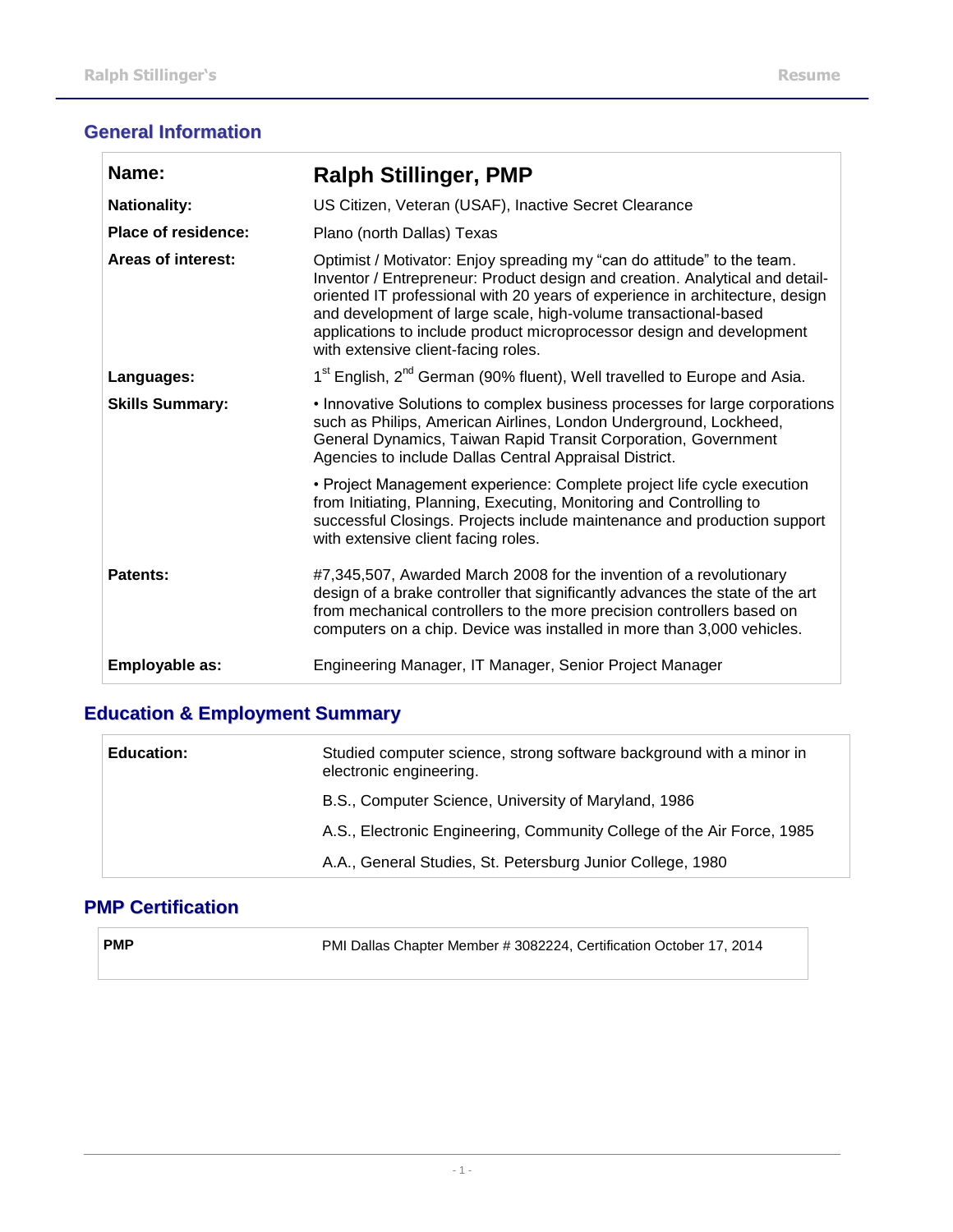# **Work Experience Summaries**

| <b>Employment</b><br>Summary: | Philips Entertainment, Project Manager, Jan 2011 - Present          |
|-------------------------------|---------------------------------------------------------------------|
|                               | Aclara Cellular, Engineering Manager, Aug 2009 - Dec 2010           |
|                               | Beyond Appraisal Inc., Consultant, May 2008 - Aug 2009              |
|                               | Hensley Mfg. Inc., Electronics Product Manager, Aug 2005 - May 2008 |
|                               | Beyond Appraisal Inc., Contractor, Jun 2004 - Aug 2005              |
|                               | Master Brake Systems, Consultant, Mar 2002 - Mar 2004               |
|                               | Pacific Technology Services, Sys Architect, Nov 1999 - Mar 2002     |
|                               | Sabre Inc, Principal, (Technical Lead), Feb 1993 - Nov 1999         |
|                               | Sabre Inc, Software Consultant, Jun 1989 - Jan 1993                 |

### **Work Experience**

| <b>Duration:</b> | January 2011 to Present - Full Time                                                                                                                                                                                                                                                                                                                                                                                                                                                                                                                                                                                                                                                                                                                                                                                        |
|------------------|----------------------------------------------------------------------------------------------------------------------------------------------------------------------------------------------------------------------------------------------------------------------------------------------------------------------------------------------------------------------------------------------------------------------------------------------------------------------------------------------------------------------------------------------------------------------------------------------------------------------------------------------------------------------------------------------------------------------------------------------------------------------------------------------------------------------------|
| Company:         | Philips Entertainment, Inc, Project Manager, www.strandlighting.com, www.vari-lite.com                                                                                                                                                                                                                                                                                                                                                                                                                                                                                                                                                                                                                                                                                                                                     |
| Projects:        | NEO Console Base Lighting Desk: Sep 2013 - June 2014                                                                                                                                                                                                                                                                                                                                                                                                                                                                                                                                                                                                                                                                                                                                                                       |
|                  | From Initiating to closing I worked all processes of the project in great detail. This project required initiating<br>and formal stakeholder acceptance. I coordinated all development areas to include mechanical, electrical<br>and software components. Activities were defined with estimates during the Planning process to include a<br>risk management plan with risk responses. The schedule was controlled using deliverable milestones and<br>weekly meetings. Lessons Learned was documented and the final Philips NEO Lighting Control Desk was<br>delivered. We were three weeks late to Commercial Release on volume due to procurement issues and<br>lead times regarding tooling. Amazing project to be completed in 9 months which had great emphasis on<br>planning and milestone verified deliverables. |
|                  | <b>NEO Product Reviews</b>                                                                                                                                                                                                                                                                                                                                                                                                                                                                                                                                                                                                                                                                                                                                                                                                 |
|                  | https://www.youtube.com/watch?v=98_A8m7vKRo                                                                                                                                                                                                                                                                                                                                                                                                                                                                                                                                                                                                                                                                                                                                                                                |
|                  | https://www.youtube.com/watch?v=OsRDxMaYwYY                                                                                                                                                                                                                                                                                                                                                                                                                                                                                                                                                                                                                                                                                                                                                                                |
|                  | Vision Net LCD Panel (Light Switch): Aug 2012 - June 2013                                                                                                                                                                                                                                                                                                                                                                                                                                                                                                                                                                                                                                                                                                                                                                  |
|                  | From Initiation to Closing my role was to lead a team of engineers in hardware, electrical, software and<br>mechanical design to support a LCD touch panel configurable light switch. My risks were managed by<br>milestones throughout the schedule to include validated proof of concept designs. My duties included<br>vendor selection, project team monitoring, brainstorming sessions and status meetings. The final<br>deliverable is a LCD capacitive touch based wall switch that mounts in a standard wall socket and<br>communicates using Philips "Vision Net" protocol.                                                                                                                                                                                                                                       |
|                  | iPad Lighting Console App: Jan 2011 - July 2012                                                                                                                                                                                                                                                                                                                                                                                                                                                                                                                                                                                                                                                                                                                                                                            |
|                  | From Initiation through Closing I led the project development team work to create an iPad App used to<br>control stage lighting. This project required more project planning and requirements gathering due to the<br>"open" high level requirements in the Initiating phase. The Stakeholders were engaged and the scope was<br>well defined prior to executing the project. Monthly meetings were held on the progress to include<br>stakeholders and scope validation. Overtime was required during the last month of the project so we<br>documented lessons learned.                                                                                                                                                                                                                                                  |
|                  | Tools: MS Office, SharePoint, Wiki Trac, SVN                                                                                                                                                                                                                                                                                                                                                                                                                                                                                                                                                                                                                                                                                                                                                                               |
|                  | Environment: Windows 7 & 8, Mac OS X, Linux, iOS                                                                                                                                                                                                                                                                                                                                                                                                                                                                                                                                                                                                                                                                                                                                                                           |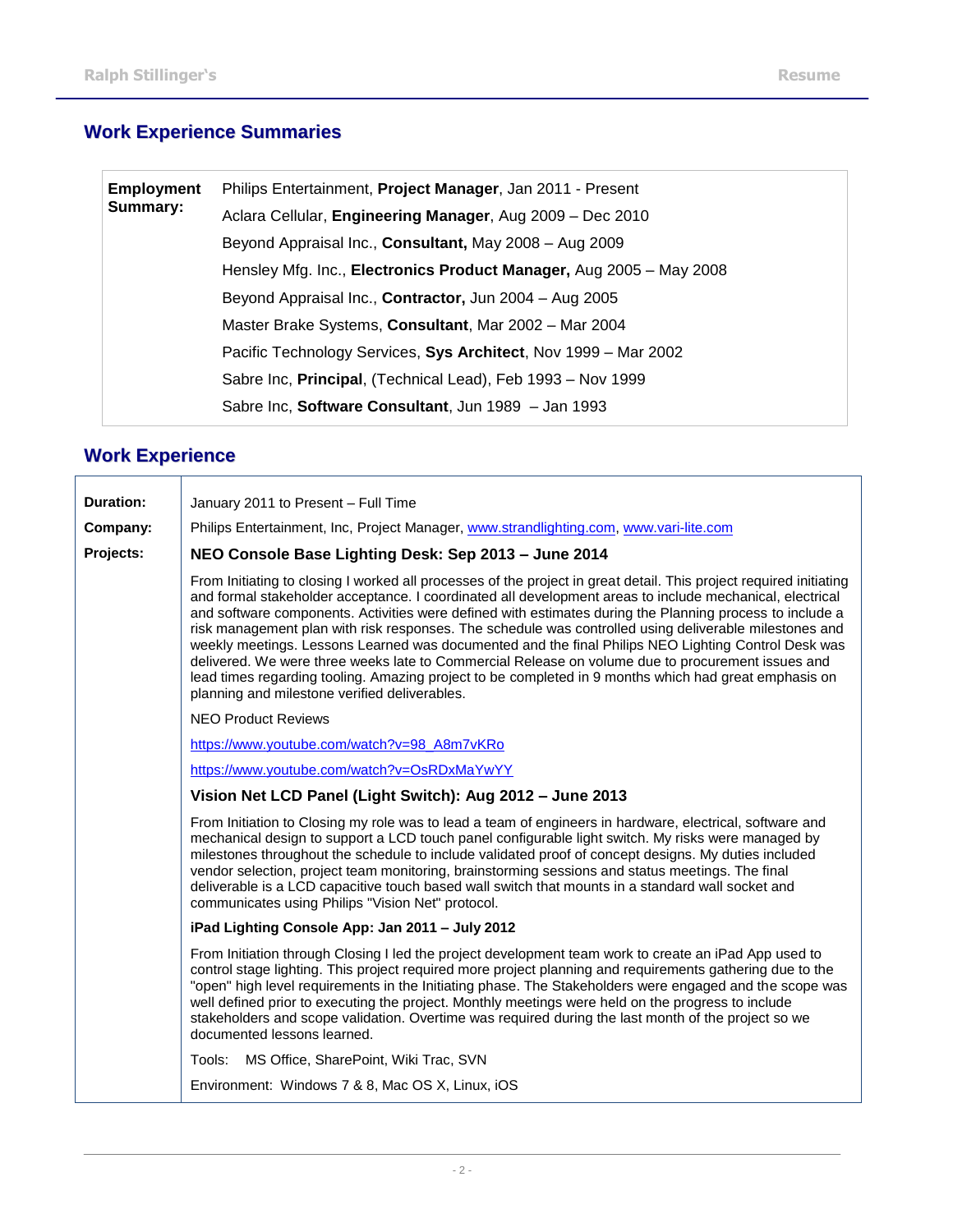| Duration:        | August 2009 to December 2010 - Full Time                                                                                                                                                                                                                                                                                                                                                                                                                                 |  |
|------------------|--------------------------------------------------------------------------------------------------------------------------------------------------------------------------------------------------------------------------------------------------------------------------------------------------------------------------------------------------------------------------------------------------------------------------------------------------------------------------|--|
| Company:         | Aclara Cellular (Formerly Metrum), Engineering Manager,                                                                                                                                                                                                                                                                                                                                                                                                                  |  |
| Projects:        | ZigBee Compliant Home Energy Monitor, Cell based Communication to Electric Meters                                                                                                                                                                                                                                                                                                                                                                                        |  |
|                  | Managed a team of 5 to 7 seasoned engineers, network consultants in the Research and<br>п<br>Development department at Lake Dallas, Texas. Responsible for the project management and<br>project deadlines required on our engineering projects. Managed more than 5 projects<br>simultaneously with resource and timeline allocation. Created Power Point presentations for the<br>sales force.                                                                         |  |
|                  | Hands on: Developed electronic circuitry and accompanying embedded C software source code for<br>٠<br>our Home Energy Monitor that wirelessly utilized the ZigBee Pro stack and the Smart Energy Profile<br>clusters to connect to the Electric Meter and display real time electric usage and pricing information<br>to the end user. I also authored the design requirements technical specification for the Home<br>Energy Monitor to include features and functions. |  |
|                  | GUI Designer - I designed "Easy" Home Energy screens. No user manual is required its very user<br>٠<br>friendly. Similar to the icons on Smart Phones.                                                                                                                                                                                                                                                                                                                   |  |
|                  | Trained Engineers: Developed a embedded C polling mechanism that takes Electric Meter usage<br>٠<br>data and populates a SQL Server database for managing user usage information. I trained our<br>programmers on writing C# methods for selecting, updating and inserting to our Microsoft SQL<br>Server 2008 database using my SQL background.                                                                                                                         |  |
|                  | Project Lead: Worked with software engineers to produce a embedded C Over the Air (OTA)<br>$\blacksquare$<br>bootstrap flash loader that utilized a data only cell modem interface on TCP/IP sockets to update<br>firmware. I also led the engineers to develop Static IP end points which provided a Web Server<br>Portal to the device in question (Electric Meter).                                                                                                   |  |
|                  | Project Lead: Integrated a Windows CE 6.3, and Linux OS development environment on an Atmel<br>٠<br>ARM9 platform. I attended CE training and helped modify a BSP (Board Support Package) provided<br>by Atmel and Adeneo. Started writing Android code in a Java Eclipse development environment<br>during my last project at Aclara.                                                                                                                                   |  |
| <b>Duration:</b> | May 2008 to Aug 2009 - Full Time                                                                                                                                                                                                                                                                                                                                                                                                                                         |  |
| Company:         | Beyond Appraisal Inc., Senior Consultant                                                                                                                                                                                                                                                                                                                                                                                                                                 |  |
| Project:         | <b>Commercial and Property Tax Application for the Government Central Appraisal Districts</b>                                                                                                                                                                                                                                                                                                                                                                            |  |
|                  | Project Manager - Handled a single release for multiple clients with client specific implementations.<br>٠<br>Responsible for the Visual Basic and SQL Server code to support a real-estate Minerals tracking<br>program. This program parsed preformatted files and inserted the data into a SQL Server 2008<br>database.                                                                                                                                               |  |
|                  | Client facing - I hosted many client software design meetings, wrote technical requirements<br>٠<br>specifications and user guides to support the designed products requirements specification. I<br>created client cost proposals for work, with exact project dollars, and answered Requests for<br>Proposals (RFP).                                                                                                                                                   |  |
|                  | VB Developer - Developed many enhancements to the State of Texas purchased Tax and Appraisal<br>$\blacksquare$<br>System utilizing Visual Basics OCX's on Windows Platform. Developed VB called SQL Server<br>stored procedures and database queries. Created Microsoft Excel reports and Crystal Reports from<br>Visual Basic using created custom templates for speed.                                                                                                 |  |
|                  | Quality Assurance - Supported large volume data transfers, importing and exporting requirements<br>٠<br>for the Texas Appraisal Districts that exceeded \$700 million in property and mineral rights taxes to<br>the Jurisdictions.                                                                                                                                                                                                                                      |  |
| <b>Duration:</b> | August 2005 to May 2008 - Full Time                                                                                                                                                                                                                                                                                                                                                                                                                                      |  |
| Company:         | Hensley Mfg. Inc., Electronics Manager, Product Development, Web Presence                                                                                                                                                                                                                                                                                                                                                                                                |  |
| Project:         | Electronics Manager, Complete Embedded Systems Design, Web Development.                                                                                                                                                                                                                                                                                                                                                                                                  |  |
|                  |                                                                                                                                                                                                                                                                                                                                                                                                                                                                          |  |